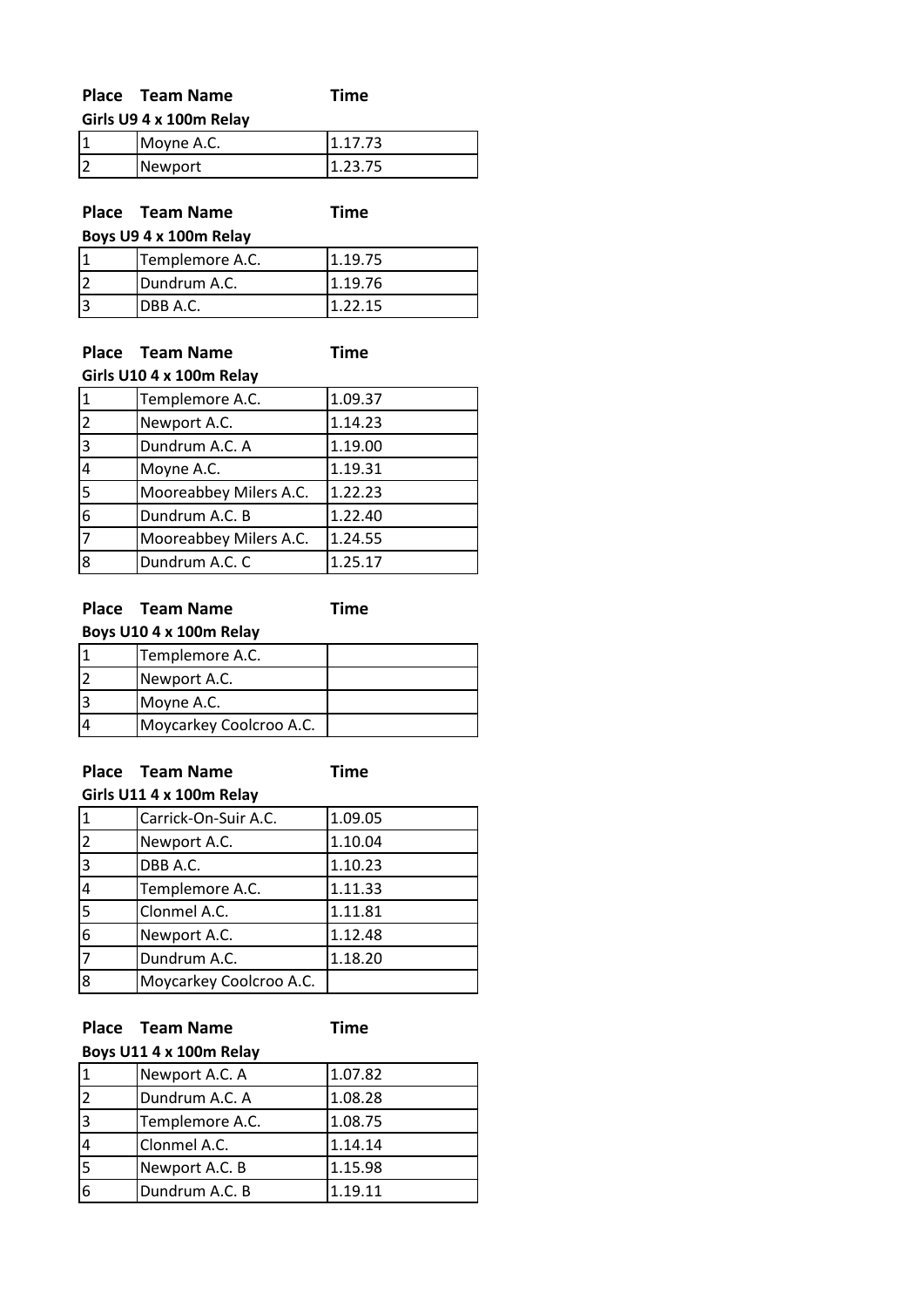|  | Moycarkey Coolcroo A.C. 1.22.07 |  |
|--|---------------------------------|--|
|--|---------------------------------|--|

# **Place Team Name Time**

**Girls U12 4 x 200m Relay**

|   | Nenagh Olympic A.C.     | 2.17.32 |
|---|-------------------------|---------|
| 2 | Carrick-On-Suir A.C.    | 2.20.13 |
| 3 | Newport A.C.            | 2.23.89 |
|   | Templemore A.C.         | 2.27.02 |
|   | Clonmel A.C.            | 2.27.39 |
| 6 | DBB A.C.                | 2.28.48 |
|   | Moycarkey Coolcroo A.C. | 2.44.19 |

**Place Team Name Time**

| Boys U12 4 x 200m Relay |                      |         |
|-------------------------|----------------------|---------|
|                         | Dundrum A.C.         | 2.15.24 |
|                         | Carrick-On-Suir A.C. | 2.22.47 |
| 3                       | Templemore A.C.      | 2.26.11 |
|                         | Newport A.C.         | 2.31.13 |

# **Place Team Name Time**

| Girls U13 4 x 200m Relay |                       |         |
|--------------------------|-----------------------|---------|
|                          | Clonmel A.C.          | 2.11.73 |
| 2                        | Newport A.C.          | 2.12.40 |
| 3                        | Carrick-On-Suir A.C.  | 2.13.36 |
| 4                        | Nenagh Olympic A.C. A | 2.15.69 |
| 5                        | Moyne A.C.            | 2.17.03 |
| 6                        | Nenagh Olympic A.C. B | 2.19.12 |
|                          | Dundrum A.C.          | 2.32.44 |

**Place Team Name Time**

**Boys U13 4 x 200m Relay**

| Clonmel A.C.    | 2.06.48 |
|-----------------|---------|
| Templemore A.C. | 2.07.65 |
| Newport A.C.    | 2.08.28 |
| DBB A.C.        | 2.17.35 |

**Place Team Name Time**

| Girls U14 4 x 200m Relay |                 |         |
|--------------------------|-----------------|---------|
|                          | Templemore A.C. | 2.10.28 |
|                          | Moyne A.C.      | 2.10.53 |
| 13                       | Dundrum A.C.    | 2.10.86 |
|                          | Clonmel A.C.    | 2.12.84 |
|                          | Newport A.C.    | 2.17.31 |

|                         | Place Team Name      | Time    |
|-------------------------|----------------------|---------|
| Boys U14 4 x 200m Relay |                      |         |
|                         | Newport A.C.         | 2.02.61 |
|                         | Carrick-On-Suir A.C. | 2.07.14 |